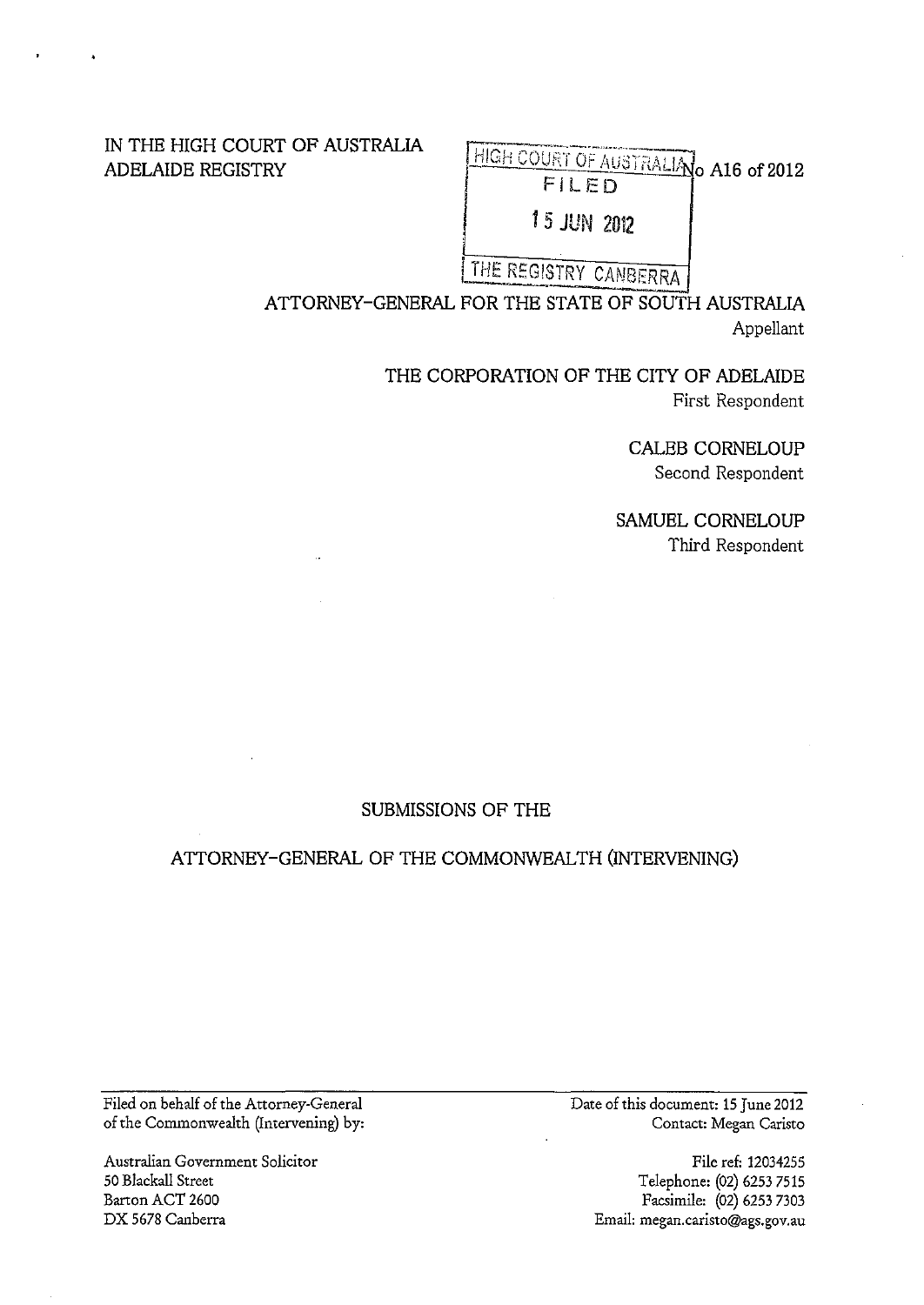#### **INTERNET PUBLICATION**

**1.** These submissions are **in** a form suitable for publication on the internet.

 $\ddot{\phantom{a}}$ 

 $\ddot{\phantom{a}}$ 

#### II

#### **INTERVENTION**

2. The Attorney-General of the Commonwealth **(Commonwealth)** intervenes under s 78A of the *Judiciary Act 1903* (Cth) in support of the appellant.

#### **IV**

#### **LEGISLATIVE PROVISIONS**

10 3. The Commonwealth adopts the appellant's statement of legislative provisions.

#### **v**

### **ARGUMENT**

4. The source and nature of the implied freedom of political communication is now well understood. The constitutionally mandated system of representative and responsible government and of amendment by referendum depends for its efficacy on communication amongst electors, and between electors and legislators and executive officers, about matters of government and politics. The freedom is implied no further than is reasonably necessary to protect that system. The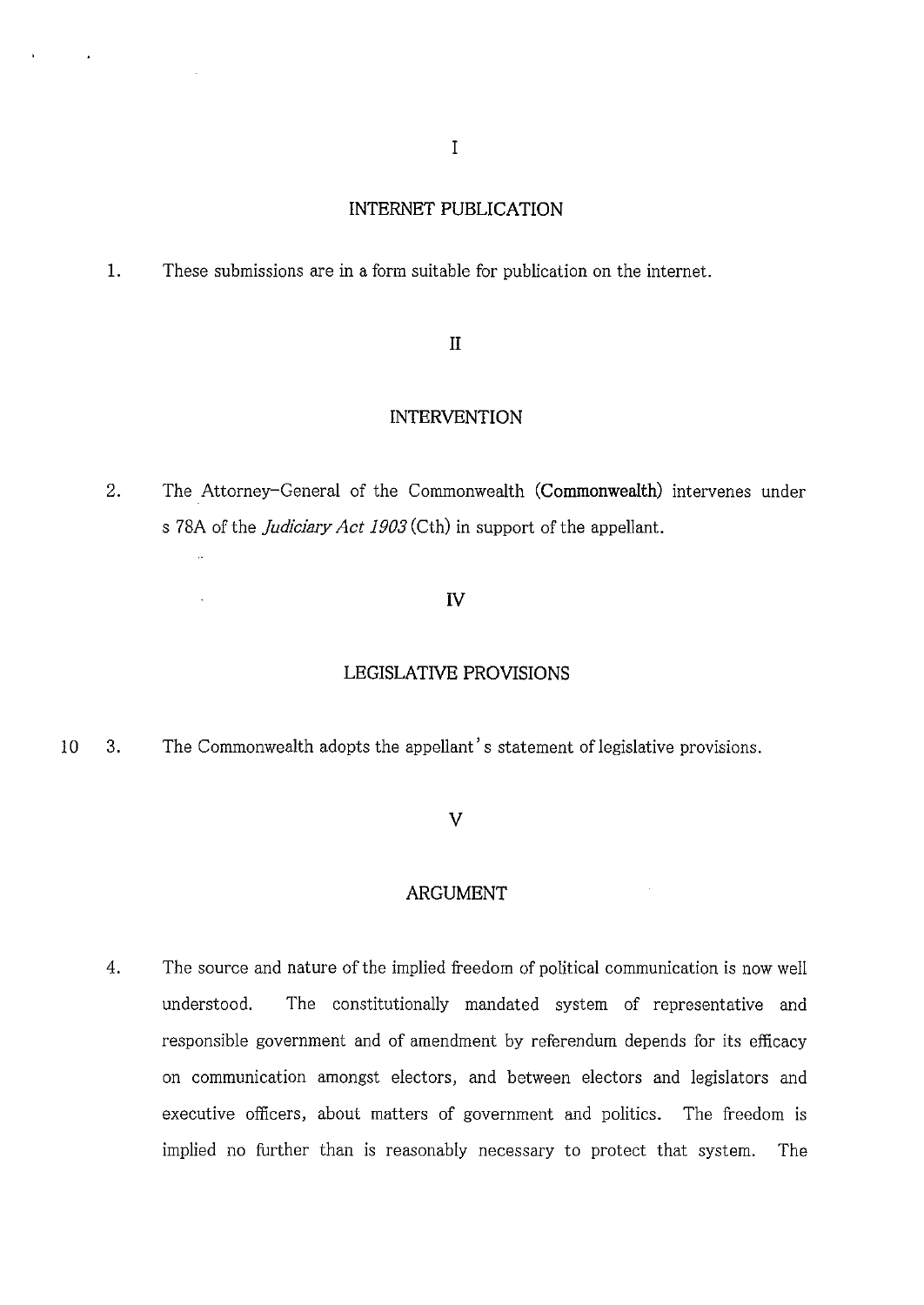freedom does not confer rights on individuals and is not a freedom to communicate. The freedom is from burdens on communication about political and governmental matters that are not reasonably appropriate and adapted to the attainment of constitutionally permissible ends.

- 5. The implied freedom operates as a limitation on legislative power. It operates to invalidate legislation that burdens communication about political and governmental matters in a manner or to an extent that is not reasonably appropriate and adapted to the attainment of constitutionally permissible ends to which the legislation is directed. That is equally so for legislation conferring a power to enact delegated legislation or to make an administrative or judicial decision. The implied freedom operates to invalidate the legislative conferral of power if and to the extent the law conferring the power purports to authorise an exercise of power in a manner or to an extent that is not reasonably appropriate and adapted to the attainment of the constitutionally permissible ends. The purported exercise of power to enact delegated legislation or to make an administrative or judicial decision that imposes such a burden is then invalid not because it independently infringes the constitutional freedom but because it transgresses the limits of the legislatively conferred of power.
- 6. Where a putative burden on communication about a political or governmental matter is imposed by delegated legislation, the relevant operation of the implied freedom is therefore a limitation on the validity of the legislation purporting to confer the power to enact that delegated legislation. The constitutional question is whether that legislative conferral of power complies with the constitutional limitation. The statutory question is whether the delegated legislation lies within the scope of the power legislatively conferred.
	- 7. Where a putative burden on communication about a political or governmental matter is imposed by delegated legislation, the analysis therefore necessarily starts

20

10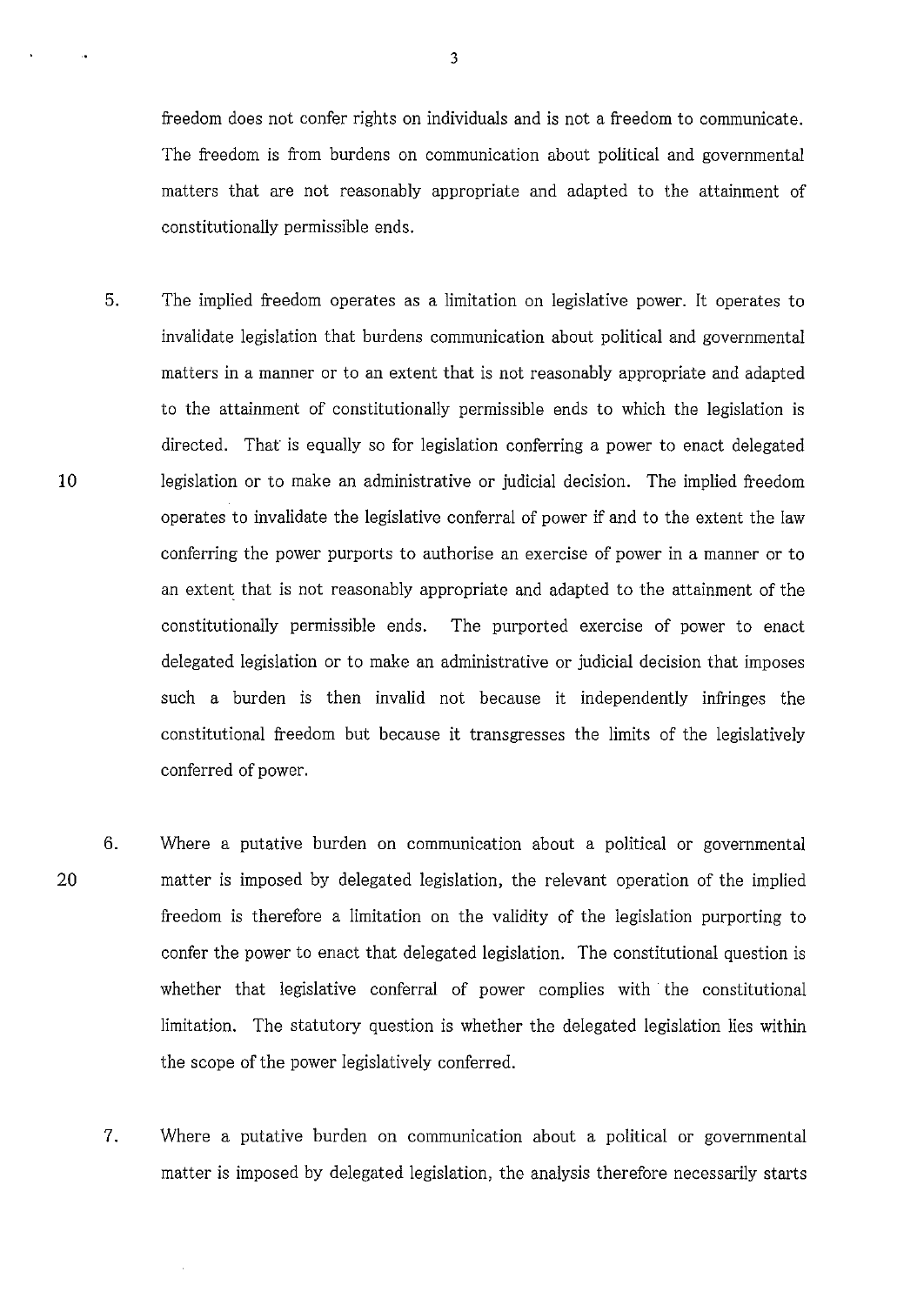with the law conferring the power pursuant to which the delegated legislation is purportedly enacted. In some cases, the law on its proper construction will confer a power, the scope of which is sufficiently confined to comply with the constitutional limitation without need for reading down. In those cases, no further constitutional question arises.<sup>1</sup> In other cases, the law will need to be read down so as not to authorise the enactment of delegated legislation that would transgress the constitutional limitation. In some of those other cases, the reading down of the law to comply with the constitutional limitation may have the result that the statutory question of whether particular delegated legislation lies within the scope of the power will coincide with the constitutional question of whether the legislative conferral of that power complies with the constitutional limitation. In that class of case, "[t]he question ... resolves itself into whether the [delegated legislation is] within the constitutional power of the [State]. If Parliament had enacted [it] directly, would [it] be valid?"<sup>2</sup>

- 8. The analysis in the present case therefore necessarily starts with the by-law making power conferred by s 246(1) of the *Local Government Act 1999* (SA) (the 1999 Act) and s 667(1)9(XVI) of the *Local Government Act 1934* (SA) (the 1934 Act). Contrary to the approach of the Full Court of the Supreme Court of South Australia, it is impossible for the impugned by-law to be within the scope of the by-law making power yet constitutionally invalid. The impugned by-law could only be invalid if it exceeded the limits of the power legislatively conferred by the bylaw making power.
- 9. The by-law making power, on its proper construction, is sufficiently confined to comply with the constitutional limitation without any need for reading down. That must be so if, as the Full Court appears to have held, the by-law making power is

 $\mathbf{1}$ *Wotton v Queensland* (2012) 285 ALR 1 *(Wotton)* at [22] (French CJ, Gummow, Hayne, Crennan and Bell JJ).

<sup>2</sup>  *APLA Ltd v Legal Services Commissioner of New South Wales* (2005) 224 CLR 322 at [104] (Gummow J), quoting *O'Sullivan v Noarlunga Meat Ltd* (1954) <sup>92</sup> CLR 565 at 594 (Fullagar J).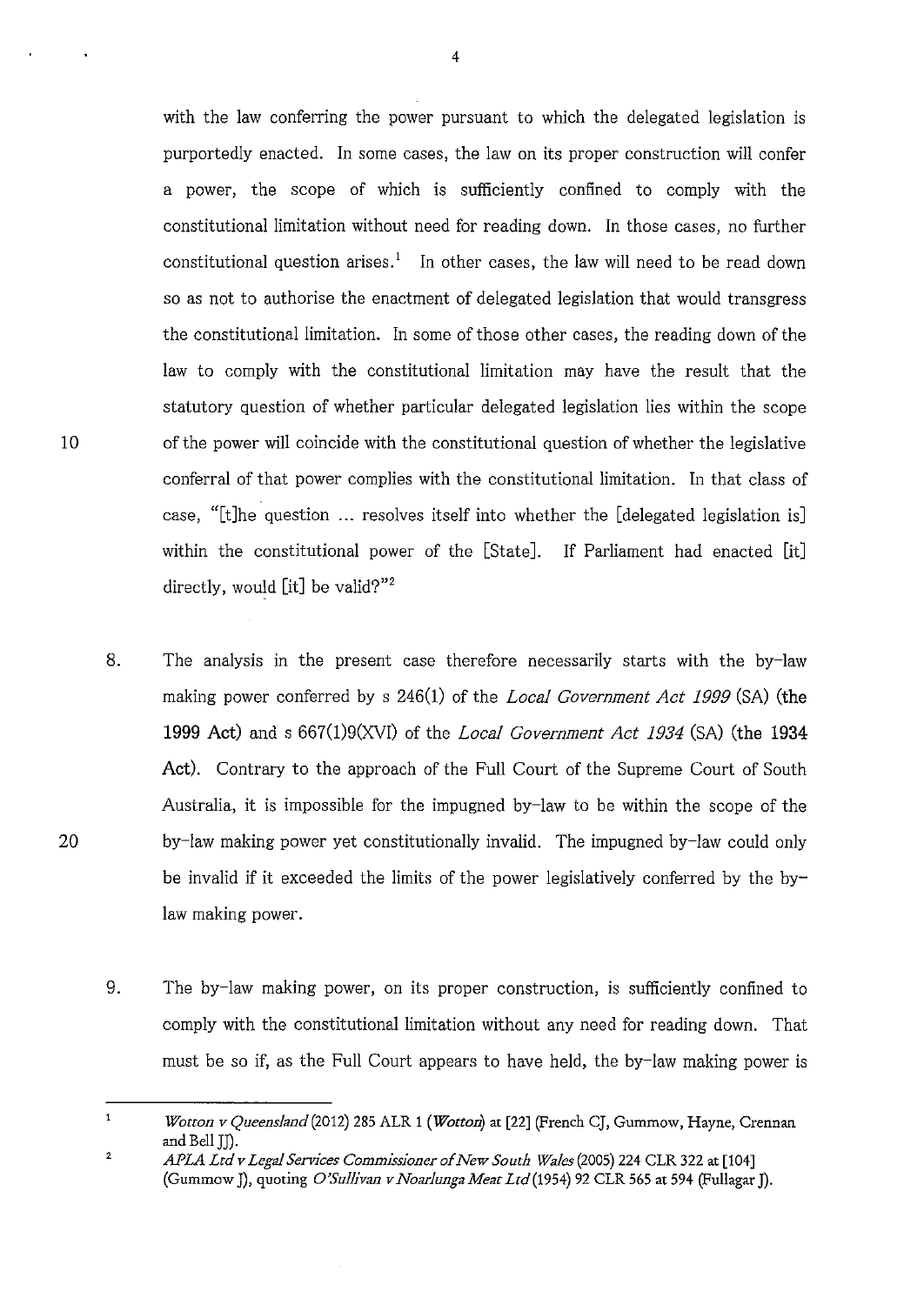properly construed as extending only to authorise the making of a by-law that: (1) advances the purpose of regulating conduct, akin to a common law nuisance, amounting to a material interference with the comfort, convenience or safety of the inhabitants of a local government area<sup>3</sup>; and (2) does so by means of which the "collateral consequences" are not "disproportionate" having regard to the extent, if any, to which they infringe "fundamental values traditionally protected by the common law" including "freedom of expression".< The identified purpose required to be advanced by a by-law is a "legitimate end". The identified means to which a by-law is legislatively restricted in advancing that purpose are required to be reasonably appropriate and adapted to serve that purpose and to do so "in a manner compatible with the maintenance of the constitutionally prescribed system of representative and responsible government". A by-law that complies with the statutory limitations identified by the Full Court is therefore necessarily reasonably appropriate and adapted to the attainment of constitutionally permissible ends. No further constitutional question arises: a by-law meeting the statutory criteria for validity will be within the constitutionally permissible scope of the by-law making power even where the by-law operates to impose a burden upon communication about political or governmental matters.

- 10. In the alternative, if reading down is necessary, the by-law making power can readily be read down so as only to authorise the making of by-laws that comply with the constitutional limitation.<sup>5</sup>
	- 11. On either approach, the reasoning of the Full Court concerning the purpose of the by-law (at [120]) and its reasonableness and proportionality (at [124]-[129]) ought to have been sufficient to sustain its constitutional validity.

10

 $\overline{\mathbf{3}}$ (2011) 110 SASR 334 at [98], [109].

 $\ddot{\mathbf{4}}$ (2011) 110 SASR 334 at [109]-[110].

<sup>5</sup> See eg *Wainohu v State of New South Wales* (2011) 243 CLR 181 *(Wainohu)* at [113] (Gummow, Hayne, Crennan and Bell JJ).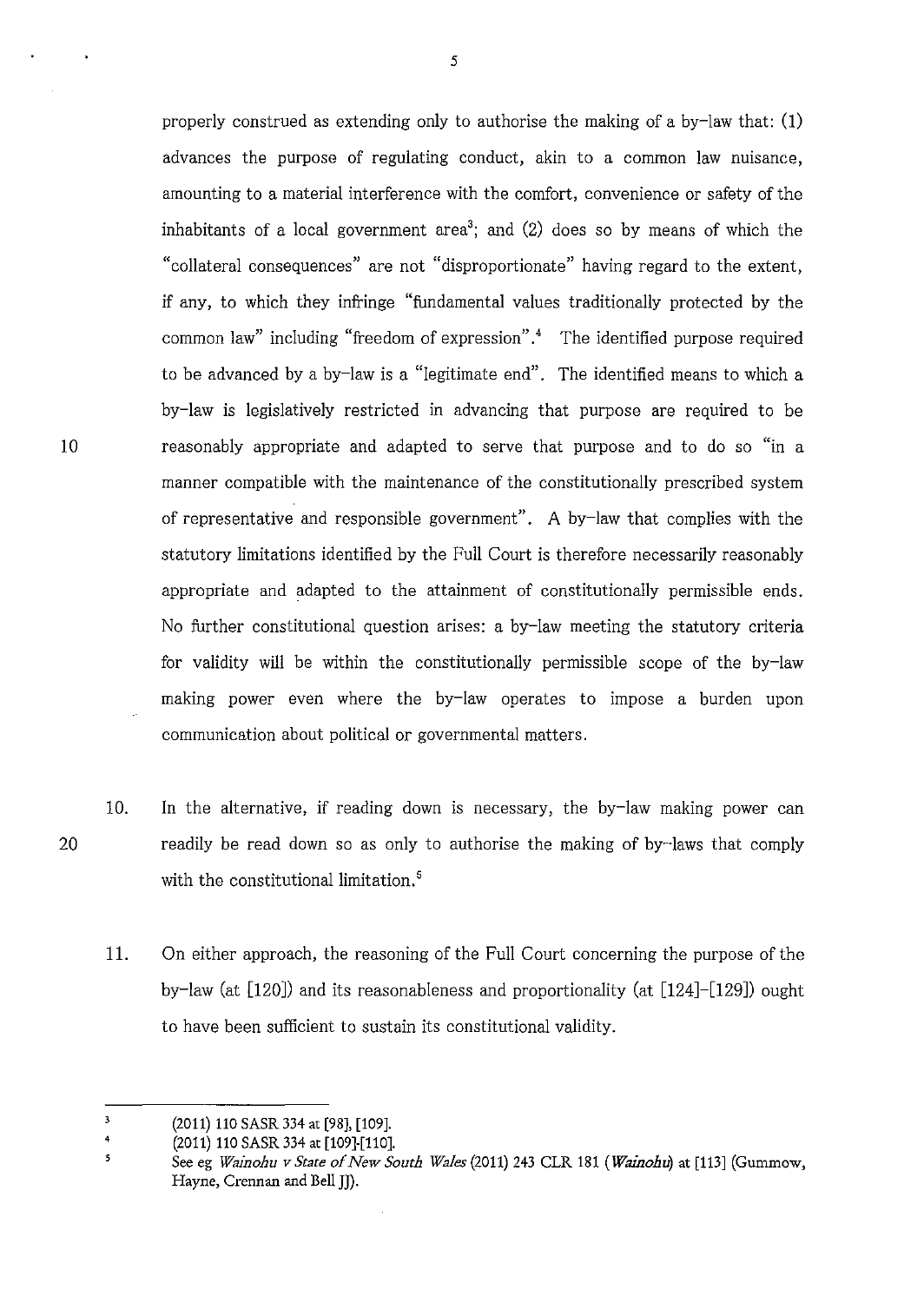- 12. The separate reasoning of the Full Court leading to its conclusion that the by-law transgresses the constitutional limitation sets the constitutional bar too high. The implied freedom does not have the consequence recorded by the Full Court (at [159]) that "[t]he prohibition of disseminating a political message, unless permission of an arm of government is first obtained, is antithetic to the democratic principle". To address the constitutional question by adopting such an absolute proposition effectively fails to engage with the necessary question of whether it is reasonably appropriate and adapted to constitutionally permissible ends. It precludes the inquiry or, rather, assumes the answer.
- 10 13. In particular, the Full Court's absolute proposition fails to accommodate two critical considerations.
	- 14. The first is that the question of whether a law is reasonably appropriate and adapted to constitutionally permissible ends will necessitate varying degrees of scrutiny depending on the nature of the burden that is placed on political communication. An effective burden on political communications may, by its operation or practical effect, restrict or limit the time, place, manner or conditions of their occurrence.<sup>6</sup> The necessary scrutiny may thus extend to the permitted manner of communication in exception to a prohibition;<sup> $7$ </sup> as well as to restrictions upon the time and place of such communications.<sup>8</sup> However, even where the nature of the burden calls for close scrutiny, the required demonstration that the law "is no more than is reasonably necessary"<sup>9</sup> to achieve a legitimate end should

<sup>6</sup>  *Coleman v Power(2004)* 220 CLR 1 at [91] (McHugh]).

<sup>7</sup>  See eg *Hogan v Hinch* (2011) 243 CLR 506 at [66}[84], [98] (Gummow, Hayne, Heydon, Grennan, Kiefel and Bell JJ).

<sup>8</sup> See eg *Levy v Victoria* (1997) 189 CLR 579 *(Levy*) at 617-620 *(Gaudron I)*.

<sup>9</sup> *Australia Capital Television Pty Ltd v The Commonwealth* (1992) 177 CLR 106 at 143 (Mason CJ); *Levy* at 618 (Gaudron *]).*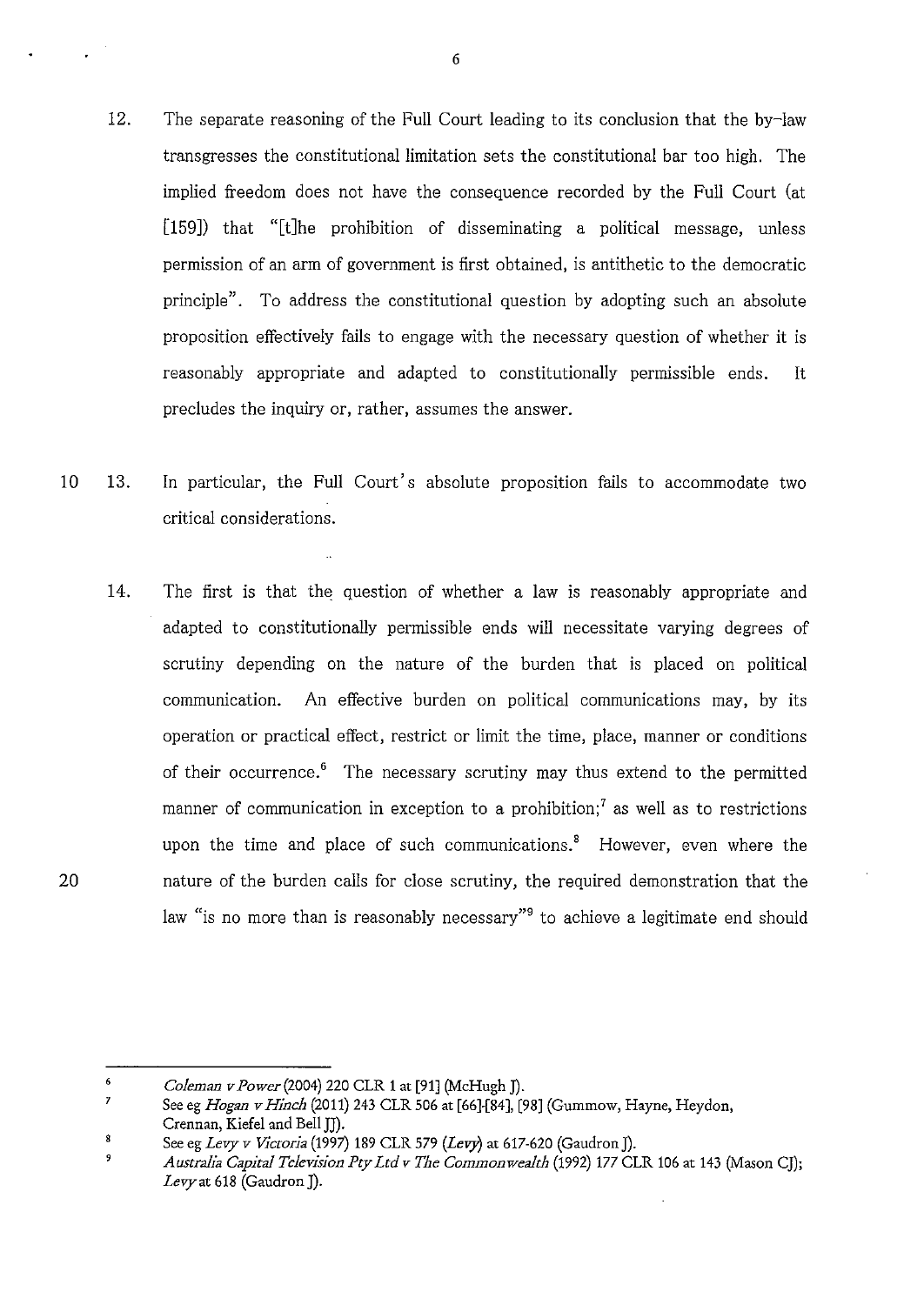not be understood to mean "unavoidable" or "essential". The question can never rise higher than asking whether there is a compelling justification.<sup>10</sup>

- 15. The second is that the granting or withholding of the permission required by the by-law as a precondition to an activity on a road that may involve disseminating a political message involves the exercise of a discretion conferred by the by-law itself on the Council or a person authorised by the Council.<sup>11</sup> The discretion so conferred is not unconfined. It must itself be read down so as not to exceed the by-law making power<sup>12</sup> and therefore so as not to be capable of valid exercise or non-exercise such as to transgress the constitutional limitation.<sup>13</sup> Moreover, it is a discretion to be exercised on application.<sup>14</sup> That means that it is a discretion that is subject to a duty to consider<sup>15</sup> and to do so within what, in all the circumstances of the individual case, is a reasonable time. 16
- 16. The exercise or non-exercise of the discretion is then reviewable within the constitutionally entrenched jurisdiction of the Supreme Court of South Australia to grant certiorari or mandamus.<sup>17</sup> At common law there is no general obligation to give reasons for an administrative decision.<sup>18</sup> However, that is hardly determinative of whether a qualified prohibition is reasonably appropriate and adapted to serve a legitimate end in a manner compatible with the maintenance of the constitutionally prescribed system of government or, as is the question here, is reasonably

10

<sup>10</sup>  *Mulholland v Australian Electoral Commission* (2004) 220 CLR 181 at [40] (Gleeson C]). See also *Roach v Electoral Commissioner* (2007) 233 CLR 162 at [85] (Gummow, Kirby and Crennan JD; *Rowe v Electoral Commissioner* (2010) 243 CLR 1 at [161]-[163] (Gummow and Bell JJ); [374] (Crennan J) (cf [436]-[444] (Kiefel J).

<sup>11</sup>  **The by-law's reference to "permission" is to be interpreted in accordance with cl3 of** *The Corporation of the City of Adelaide By-Law No.* 1 *-Permits and Penalties.* 

<sup>12</sup>  *Acts Interpretation Act* 1915 (SA), s 13.

<sup>13</sup>  *Wotton* at [23], [31}[33] (French CJ, Gummow, Hayne, Crennan and Bell JD.

<sup>14</sup>  See *The Corporation of the City of Adelaide By-Law No. 1-Permits and Penalties,* cl 3.

IS *Swan Hill Corporation v Bradbury* (1937) <sup>56</sup> CLR 746 at 757-8 (Dixon J).

<sup>16</sup>  For the general approach to assessing delay, see *Wei v Minister for Immigration, Local Government*  and Ethnic Affairs (1991) 29 FCR 455 at 477 (Neaves J).

<sup>17</sup>  *Kirk v Industrial Court of New South Wales* (2010) 239 CLR 531 at [99] (French CJ, Gummow, Hayne, Crennan, Kiefel and Bell JJ).

<sup>18</sup>  *Public Service Board of New South Wales v Osmond* (1986) 159 CLR 656 at 669-670 (Gibbs CJ; Wilson, Brennan and Dawson]] agreeing); *Wainohuat* [155] (Heydon]).